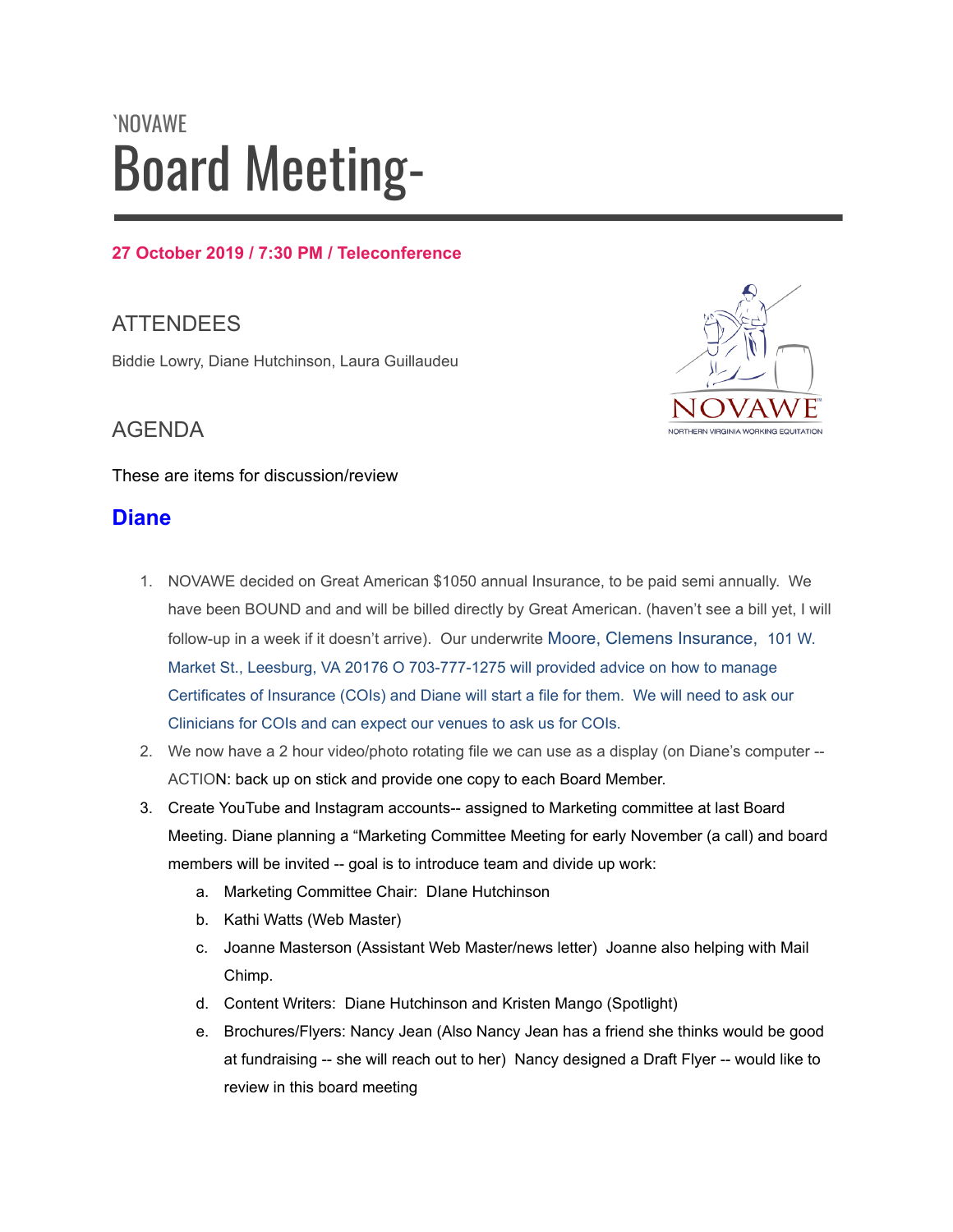- f. Instagram You Tube -- Vacant -- Stephanie Jennings said she could help us with You Tube.
- 4. Diane is to create a Survey Monkey for Done -- sent to Kathy Watts 10/27
- **5.** Diane has set up Chart of Accounts in QuickBooks and member Liz Shockley who is TSRC's treasurer, has volunteered to meet with Diane to help enter in year-to-date receipts so we can use Quickbooks for 2020
- 6. Diane provided financial status to board at Halloween Playday 10/19 as follows:

| <b>Bank Balance 10/19/201:</b>                                                                                                                                                                                                                                                                        | \$5.221.23                                                                 |                                                                                                                                                |
|-------------------------------------------------------------------------------------------------------------------------------------------------------------------------------------------------------------------------------------------------------------------------------------------------------|----------------------------------------------------------------------------|------------------------------------------------------------------------------------------------------------------------------------------------|
| Outstanding:<br>1015 Bella Vita (Facility Rental \$<br>200.00<br>#1014 Frying Pan Park (depos<br>300.00<br>1<br>#1013 Country Lane<br>38.00<br>\$<br>#1012 Country Lane<br>t<br>171.00<br>#1011 Almeda Farm (Deposit)<br>1<br>150.00<br>#1010 Kat Waters (Deposit)<br>\$70<br>383.00<br>Subtotal<br>t | \$<br>4,232.23                                                             |                                                                                                                                                |
| <b>Pending Deposit</b><br>PayPal Transfer 10/13<br>\$620.07<br>Subtotal<br>620.07<br>٠.                                                                                                                                                                                                               | \$<br>4,852.30                                                             |                                                                                                                                                |
| <b>BALANCE</b>                                                                                                                                                                                                                                                                                        | \$4,852.30                                                                 |                                                                                                                                                |
| Upcoming Expenditure Draft Forecast<br>2019<br>Insurance \$1050<br><b>Pop Up Test</b><br><b>New Member Splash</b><br>Marketing<br>2020 Q1                                                                                                                                                             | 525.00<br>\$<br>100.00<br>\$<br>\$<br>50.00<br>200.00<br>\$<br>1<br>875.00 | Pay 50% for 6 months<br>Estimate                                                                                                               |
| <b>Balance on Clinic /Facility Fees Q1</b>                                                                                                                                                                                                                                                            | 850.00<br>\$                                                               | JAN -A. Reed clinic At Almeda                                                                                                                  |
| Assume Allison Reed Q1 Clinic                                                                                                                                                                                                                                                                         | 1,250.00<br>1                                                              | <b>FEBIMAR - A. Reed Clinic of some sort TBD</b>                                                                                               |
| Assume some sort of Activity                                                                                                                                                                                                                                                                          | 1<br>100.00                                                                | Indoor Seminar/Train the Trainers or ????                                                                                                      |
| <b>Fundraiser Silent Auction</b>                                                                                                                                                                                                                                                                      | 1<br>50.00                                                                 | Estimate                                                                                                                                       |
| 2020 Q2<br><b>Balance on Clinic /Facility Fees Q2</b><br>Assume Allison Reed Q2 Clinic<br><b>NOVAWE Play Day</b><br>Possibility of a Schooling Show<br><b>Blance on Clinic/Facility Fees Q3</b><br>2020 Q3                                                                                            | \$2,850.00<br>\$1,250.00<br>1<br>200.00<br>\$2,000.00<br><b>\$2,300.00</b> | APR - T. Warren, at Frying Pan.<br>APR -JUN - A. Reed Clinic (S) of some sort TBE<br><b>SPRING April</b><br>Culpeper<br>JUL - K. Watters @ TBD |
| 2020 Q4<br>Possibility of a Rated Show                                                                                                                                                                                                                                                                | \$3.000.00 Fall                                                            |                                                                                                                                                |

7. Halloween Playday Revenue provided by Biddie to be: \_\_\_\_

Donations collected at the Halloween Play day were \$60

ACTIONS: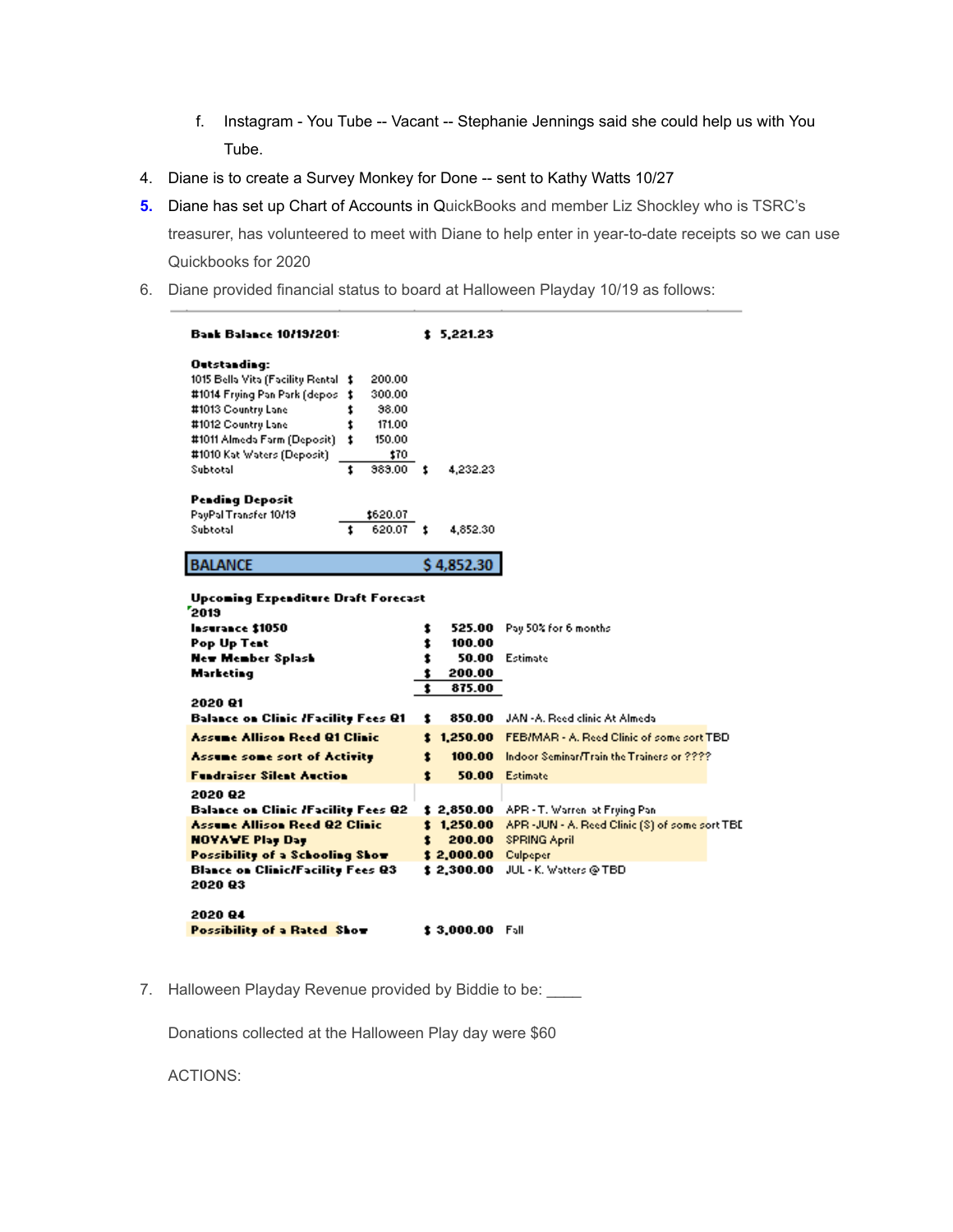- 8. Diane wants to discuss/vote for 2020 membership categories/pricing so the Marketing Committee can start planning for a Splash: (FB, Web, Direct Email (Mail Chimp ) and Press Release.
- 9. Need to also discuss upcoming expenses and bank balance
	- a. \$2,000 balance minimum (Diane Proposes)
	- b. Review recent expenditures (clinic and show deposits)
	- c. Pay back Board Member for out-of-pocket expenses
	- d. Buy Canopy on Sale
	- e. Buy some sort of coffee thermos to provide coffee at events
	- f. Buy "NOVAWE" items for 2020 show prizes and/or gifts on closeout (I.e. polos, etc.)
	- g. Need to pay annual Confederation Membership Fee, LCEA Fee, Wall Advertisement fee at ATT Diane follow up with ATT --
	- h. Need to plan booth at LCEA (I think February) and Diane needs to follow-up with their Website/Member benefits
	- i. What else, expected expenses, so I can update forecast
	- j. Diane and Laura in discussions about paying Country Lane through debit card.

## **Laura**

- 1. Send out email blast to members listing the committees that need to be formed with a link to a Google Form for sign up. (Biddie will help create the form.) **Diane thinks this is being accomplished through the survey -- board decided 10/27 to wait and see the results of the survey before further action.**
- 2. Laura meeting with Joanne Masterson to be rescheduled to get assistance from Joanne to better leverage Mail Chimp
- 3. Laura is working to present updated logo wear process/offerings for 2020
- 4. Laura is planning Hospitality for the upcoming Nov 9 show
- 5. Laura needs to lead effort to launch google form for 2020 membership, coordinate with Marketing for a membership drive splash. (proposing to add a social membership \$20 and a Youth 6-17 Membership \$30) Board voted and accepted this proposal. ALSO: 2020 Dec 1-Nov 30 2020-- all memberships paid by January 31 receive a \$5 coupon off their first NOVAWE Play Day or Clinic BRING a FRIEND Campaign (No coupon) Solicit business for business memberships directly (flyer?)
- 6. Other: Two new members in month of October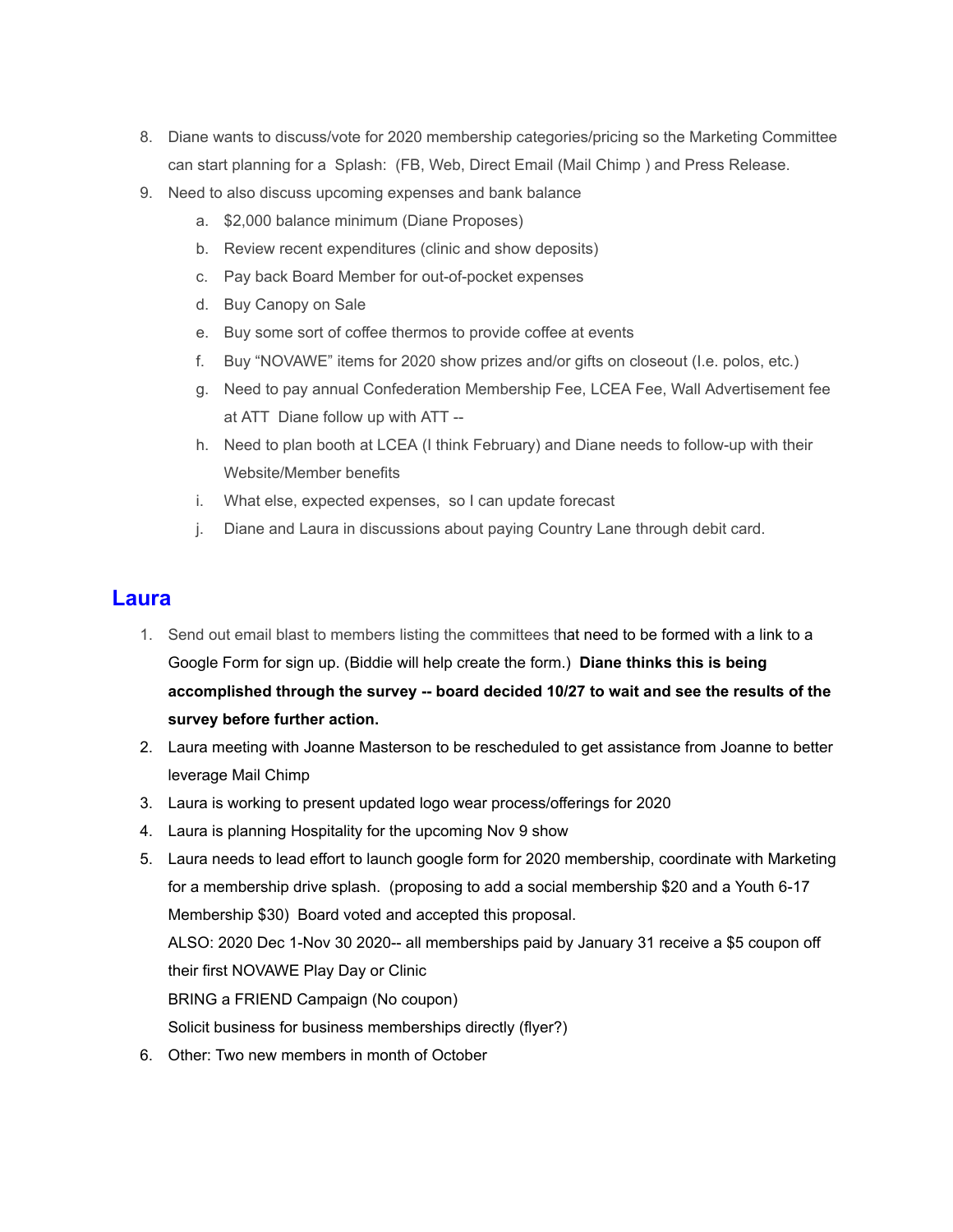## **Biddie**

1. Provide status on Facilities contacted and prices: Biddie will add detail -- need to follow up with the Western Place in Flying W. (Adair)

| <b>Name of Facility</b>           | <b>Contact person</b>  | City, State               | Indoor size                         | <b>Indoor Cost all Indoor Cost</b><br>day | $1/2$ day | <b>Indoor Cost</b><br>per hour                    | Outdoor?   | Outdoor<br>Arena cost<br>per day |
|-----------------------------------|------------------------|---------------------------|-------------------------------------|-------------------------------------------|-----------|---------------------------------------------------|------------|----------------------------------|
|                                   |                        |                           |                                     |                                           |           |                                                   |            |                                  |
| Almeda Farm                       | <b>Tara Whitman</b>    | Boyce, VA                 | 80 x 180                            | \$300.00                                  | \$200.00  |                                                   | <b>Yes</b> |                                  |
| Claddagh Farm                     | <b>Cindy Mitchell</b>  | Jeffersonton, VA          | 75 x 150 (25)<br>$yd \times 50$ yd) | \$350.00                                  |           | \$50-\$60/hr                                      | yes        |                                  |
| <b>Beaux Reeves Equestrian</b>    | Katie Hough            | Hamilton, VA              | 64 x 125ft.<br>almost 20<br>$x40$ m | \$375.00                                  |           | \$50/hr if less<br>than 5 hr use $100 \times 200$ |            | \$300.00                         |
| <b>Liberty Hall Plantation</b>    | Sarah & Dan<br>Coleman | <b>Brandy Station, VA</b> | <b>ves</b>                          | \$450.00                                  | \$250.00  |                                                   | yes        |                                  |
| <b>Frying Pan Park</b>            | <b>Meghan Look</b>     | Fairfax, VA               | huge                                | \$500.00                                  |           |                                                   | yes        |                                  |
|                                   |                        |                           |                                     |                                           |           |                                                   |            |                                  |
| Miran Farm                        | <b>Fareed Miran</b>    | Aldie, VA                 | huge                                | \$600.00                                  | \$300.00  | \$75.00 yes                                       |            | \$400.00                         |
|                                   |                        |                           |                                     |                                           |           |                                                   |            |                                  |
| <b>Bella Vita Stables</b>         | <b>Allison Reed</b>    | Catharpin, VA             | 54 x 117                            |                                           |           |                                                   | yes        | \$200.00                         |
|                                   |                        |                           |                                     |                                           |           |                                                   |            |                                  |
|                                   | Frying Pan Park        | 9500 Furnace Road         |                                     |                                           |           |                                                   |            | \$50 or 15% of                   |
| Laurel Hill (Fairfax County Park) | Personnel              | Lorton, VA                |                                     |                                           |           |                                                   | yes        | gross revenue                    |

2.

- 3. Provide status on Nov. 9th show (Volunteers -- for Lunch -- Need Photography, ribbons, etc.) Diane has action to secure a photographer for Nov. 9th show
- 4. NOVAWE PROCEDURES MANUAL. Diane and Laura reviewed Biddie's draft effort 10/27. This will be a great resource and will be a "living document."
	- a. Year End Awards/Series -- great progress here -- need to work on scoring details etc.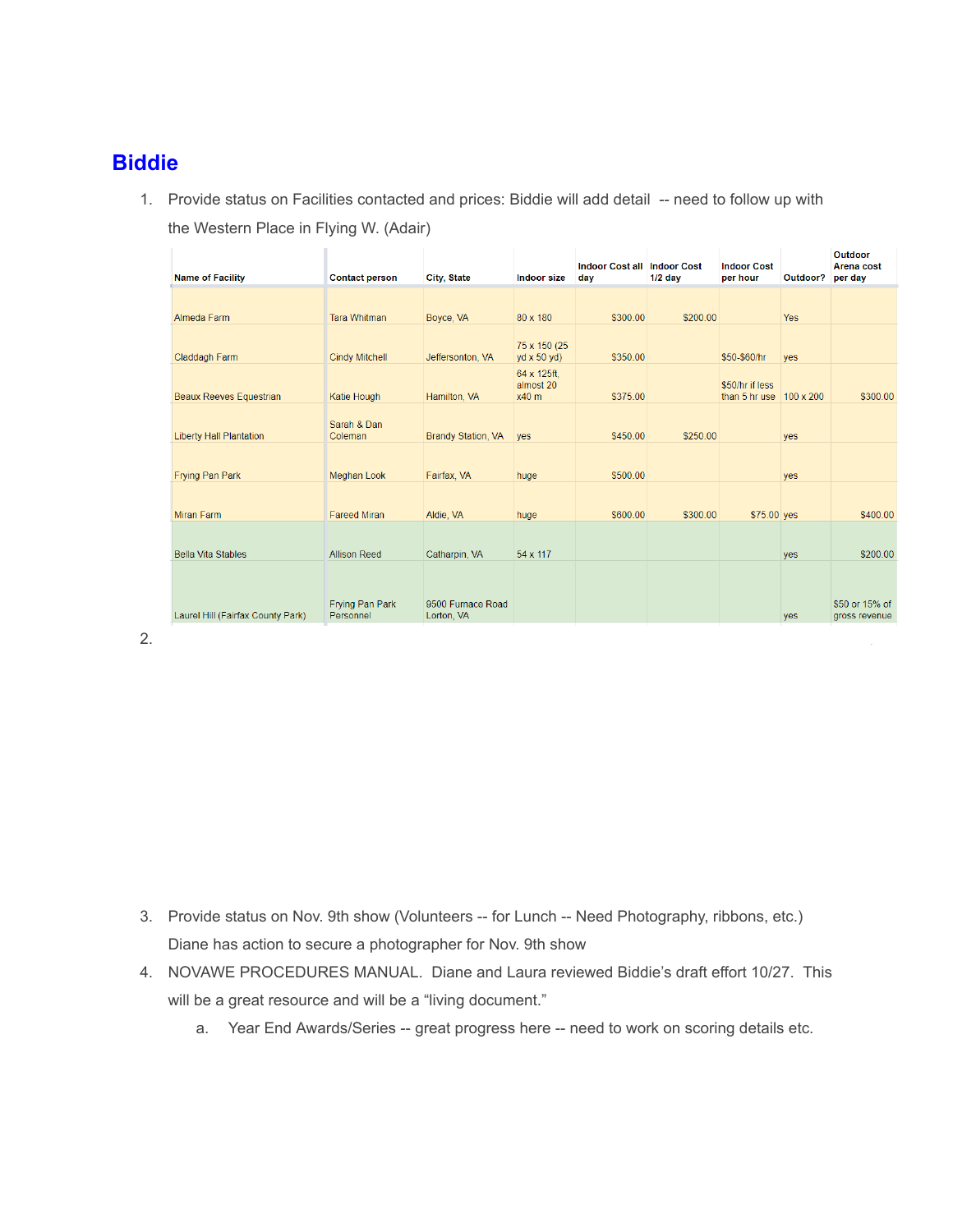b. Partner Show Series -- Diane and Laura reviewed Policy Manual and updated to itemize Partner Show Requirements and Benefits so we can soon communicate to our target shows. What's the target for that?

#### **New Business - Officer and Chair Report**

Sent Confederation Regional Director Kat Waters Monthly Activity Report for September.

#### Committee Reports

- 1. Events Committee: Biddie, Chair
	- a. Kat Waters has committed to July 18-19
	- b. Never solidified anything with Brandon Wise -- rethinking
	- c. Mike and Stephanie Jennings on Cattle Clinic(s)
	- d. Events Committee:. Kim Ellis, Michele McDonald
	- e. Social Committee: Allison Reed
	- f. Look into Marion Alway (Berryville -- Adair knows her)
	- g. Stephanie Jennings (at her place -- maybe summer or offer Kids Clinics/Lessons)
- 2. Marketing Committee: Diane, Chairman
	- a. Members:: Kathi Watts, Nancy Jean Wilochka, Joanne Masterson, and Kristin Mango (also Michele McDonald is updating the Press List) Diane working to hold a Committee Call to introduce members, get ideas, and talk about next steps
	- b. Kristin Mango next SpotLight will be Stephanie Jennings -- Diane plans to post on the Website a new Spotlight approximately each month, one for each Business Member, taken in order they joined NOVAWE
- 3. Hospitality Committee: Laura, Chair
	- a. Status: Dee Mordas and Alli Reed have expressed interest. Laura will contact them to see if they would like to be on this committee.
- 4. Fundraiser/Sponsor Relations: Diane, Chair
	- a. Diane has a lead on a member (through Nancy Jean) and will follow-up
	- b. Tarrin Warren agreed to donate a copy of her book, Working Equitation Handbook, for the February Online Auction. (Agreed 9/12/2019)
	- c. Sarah Lynn Richards -- contact 9/15 --requested a portrait
- 5. Professional Development Committee: Allison Reed, Chair no report